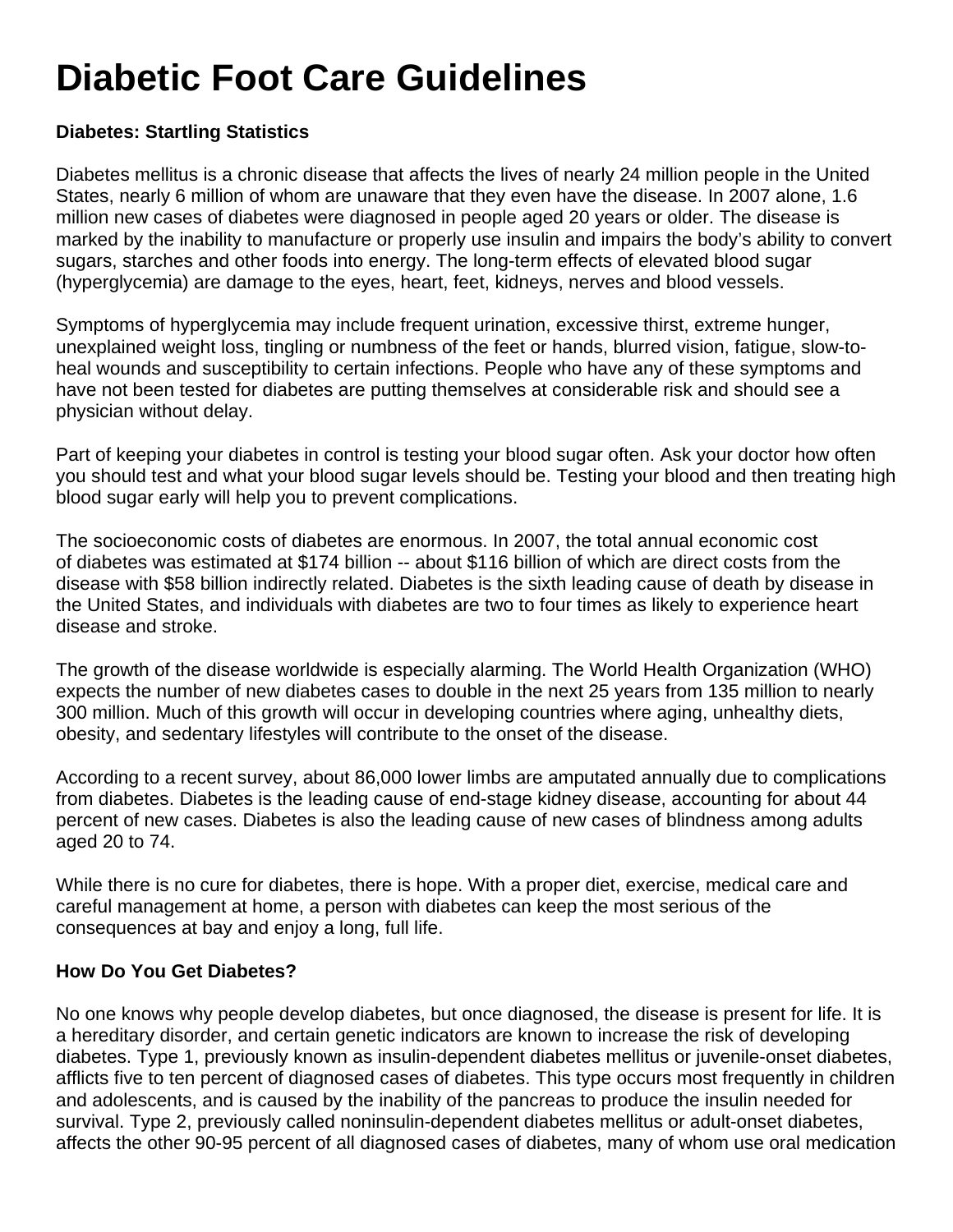or injectable insulin to control the disease. The vast majority of those people (80 percent or more) are overweight; many of them obese, as obesity itself can cause insulin resistance.

Certain characteristics put people at a higher risk for developing Type 2 diabetes. These include:

- A family history of the disease
- Obesity
- Prior history of developing diabetes while pregnant
- Being over the age of 40
- Being a member of one of the following ethnic groups: African American, Native American, Latino American, Asian American, Pacific Islander

African Americans are 1.7 times more likely to have diabetes than the general population, with 25 percent of African Americans between the ages of 65 and 74 diagnosed with the disease. Hispanic Americans are almost twice as likely to develop type 2 diabetes, which affects 10.6 percent of that population group. Native Americans are at a significantly increased risk for developing diabetes, and 12.2 percent of the population suffers from the disease. In some tribes, as many as 50 percent of its members have diabetes.

Of all the risk factors, weight is the most important, with more than 80 percent of diabetes sufferers classified as overweight.

## **The Role of Your Podiatric Physician**

Because diabetes is a systemic disease affecting many different parts of the body, ideal case management requires a team approach. The podiatric physician, as an integral part of the treatment team, has documented success in the prevention of amputations. The key to amputation prevention in diabetic patients is early recognition and regular foot screenings, at least annually, from a podiatric physician.

In addition to these check ups, there are warning signs that you should be aware of so that they may be identified and called to the attention of the family physician or podiatrist. They include:

- Skin color changes
- Elevation in skin temperature
- Swelling of the foot or ankle
- Pain in the legs
- Open sores on the feet that are slow to heal
- Ingrown and fungal toenails
- Bleeding corns and calluses
- Dry cracks in the skin, especially around the heel

# **Wound Healing**

Ulceration is a common occurrence with the diabetic foot and should be carefully treated and monitored by a podiatrist to avoid amputations. Poorly fitted shoes, or something as trivial as a stocking seam, can create a wound that may not be felt by someone whose skin sensation is diminished. Left unattended, such ulcers can quickly become infected and lead to more serious consequences. Your podiatric physician knows how to treat and prevent these wounds and can be an important factor in keeping your feet healthy and strong. New to the science of wound healing are remarkable products that have the appearance and handling characteristics of human skin. These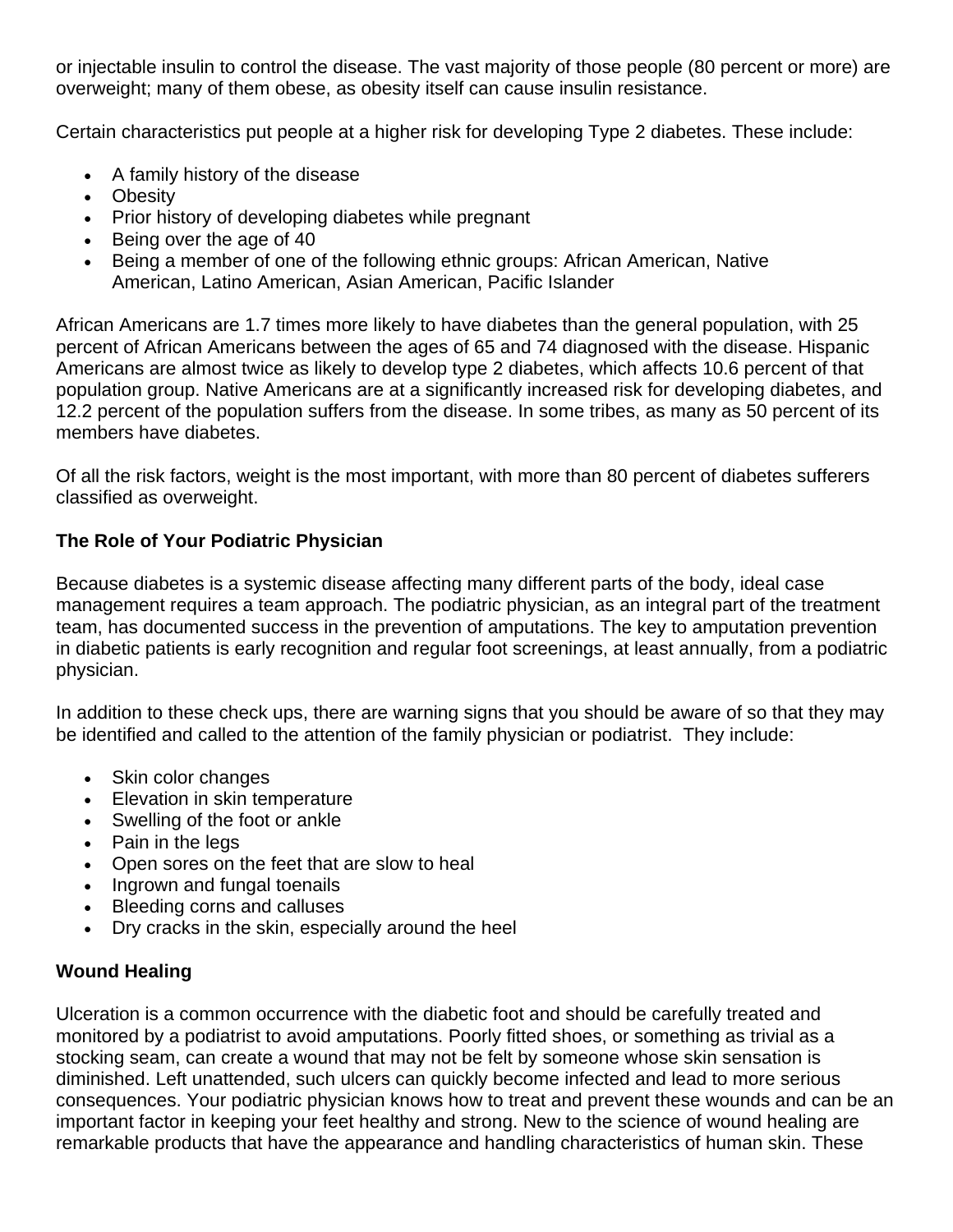living, skin-like products are applied to wounds that are properly prepared by the podiatric physician. Clinical trials have shown impressive success rates.

## **If You Have Diabetes Already . . . Do:**

## *Wash feet daily.*

Using mild soap and lukewarm water, wash your feet in the mornings or before bed each evening. Dry carefully with a soft towel, especially between the toes, and dust your feet with talcum powder to wick away moisture. If the skin is dry, use a good moisturizing cream daily but avoid getting it between the toes.

## *Inspect feet and toes daily.*

Check your feet every day for cuts, bruises, sores or changes to the toenails, such as thickening or discoloration. If age or other factors hamper self-inspection, ask someone to help you, or use a mirror.

## *Lose weight.*

People with diabetes are commonly overweight, which nearly doubles the risk of complications.

#### *Wear thick, soft socks.*

Socks made of an acrylic blend are well suited but avoid mended socks or those with seams, which could rub to cause blisters or other skin injuries.

#### *Stop smoking.*

Tobacco can contribute to circulatory problems, which can be especially troublesome in patients with diabetes.

#### *Cut toenails straight across.*

Never cut into the corners, or taper, which could trigger an ingrown toenail. Use an emery board to gently file away sharp corners or snags. If your nails are hard to trim, ask your podiatric physician for assistance.

## *Exercise.*

As a means to keep weight down and improve circulation, walking is one of the best all-around exercises for the diabetic patient. Walking is also an excellent conditioner for your feet. Be sure to wear appropriate athletic shoes when exercising. Ask your podiatric physician what's best for you.

#### *See your podiatric physician.*

Regular checkups by your podiatric physician—at least annually—are the best way to ensure that your feet remain healthy.

## *Be properly measured and fitted every time you buy new shoes.*

Shoes are of supreme importance to diabetes sufferers because poorly fitted shoes are involved in as many as half of the problems that lead to amputations. Because foot size and shape may change over time, everyone should have their feet measured by an experienced shoe fitter whenever they buy a new pair of shoes.

New shoes should be comfortable at the time they're purchased and should not require a "break-in" period, though it's a good idea to wear them for short periods of time at first. Shoes should have leather or canvas uppers, fit both the length and width of the foot, leave room for toes to wiggle freely, and be cushioned and sturdy.